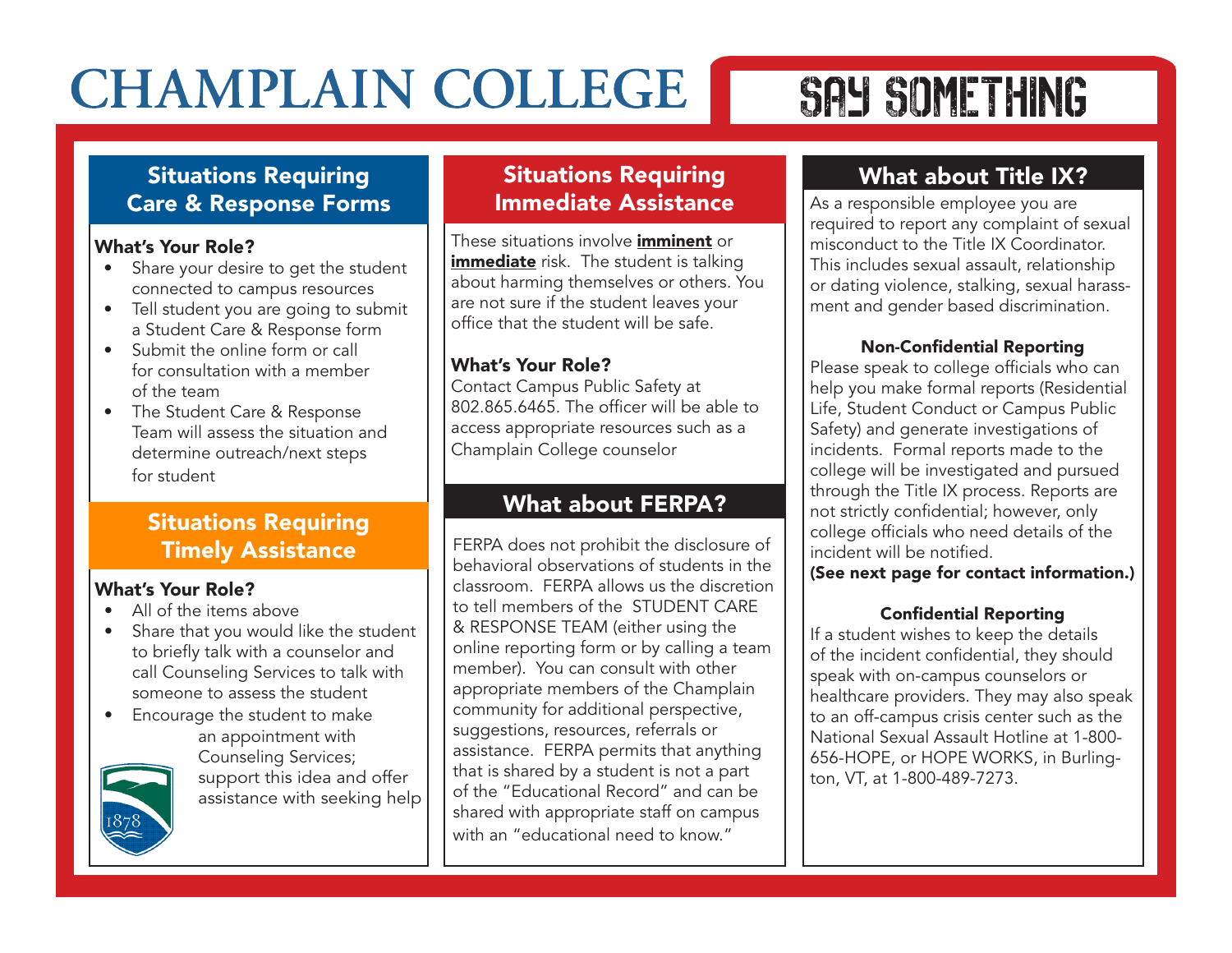# SEE SOMETHING

## These Situations Require Care & Response Forms:

- No issues of risk to self or others
- The duration of the issue is less than one week in time and confined to one area of the student's life such as family, social life or academics
- Student is describing only one or two systems of distress (ex. can't sleep, can't focus)

## What Behavior Could I See?

Sample Indicators of Distress

- Sudden decline in academic performance
- Failure to participate in class/ group discussions
- Signs of alcohol or drug use
- Unusual changes in personality, eating and sleeping patterns
- Increased isolation and social withdrawal
- Inability to focus and concentrate
- Complaints of frequent ailments
	- Lack of motivation
	- Low energy
	- Decline in self-care
	- **Depression**
	- **Anxiety**

## These Situations Require Timely Assistance:

- There is a possibility of risk to self or others
- Student is describing two or more symptoms of distress (can't sleep, not going to class, not eating)
- The issue is affecting more than one area of life (social, academic, etc.)
- The duration of the issue is more than a week in time

## These Situations Require Immediate Assistance:

- Issues of risk to self or others are identified in your discussion with the student
- The student is discussing three or more symptoms of distress (can't sleep, not going to class, not eating, can't focus)

### What Behavior Could I See?

Sample Indicators of Distress

- Frequent absences from class
- Lack of response and avoids contact with instructor after several requests or attempts to communicate
- Behavior reflects increased hopelessness or helplessness
- Social withdrawal or severe discomfort in social settings
- Expressed paranoia/mistrust
- Expression of violence in writings and drawings
- Indicators of an eating disorder
- Impulse control problems

### What Behavior Could I See?

Sample Indicators of Distress

- Erratic behavior
- Threatening language
- Hearing voices/hallucinations
- Suicidal language and/or gestures
- Paralyzing anxiety
- **Seizures**
- **Aggression**
- Confused thinking
- **Delusions**
- Physical Violence
- Implying or making threats
- Unprovoked anger or hostility
- Dramatic changes in personality

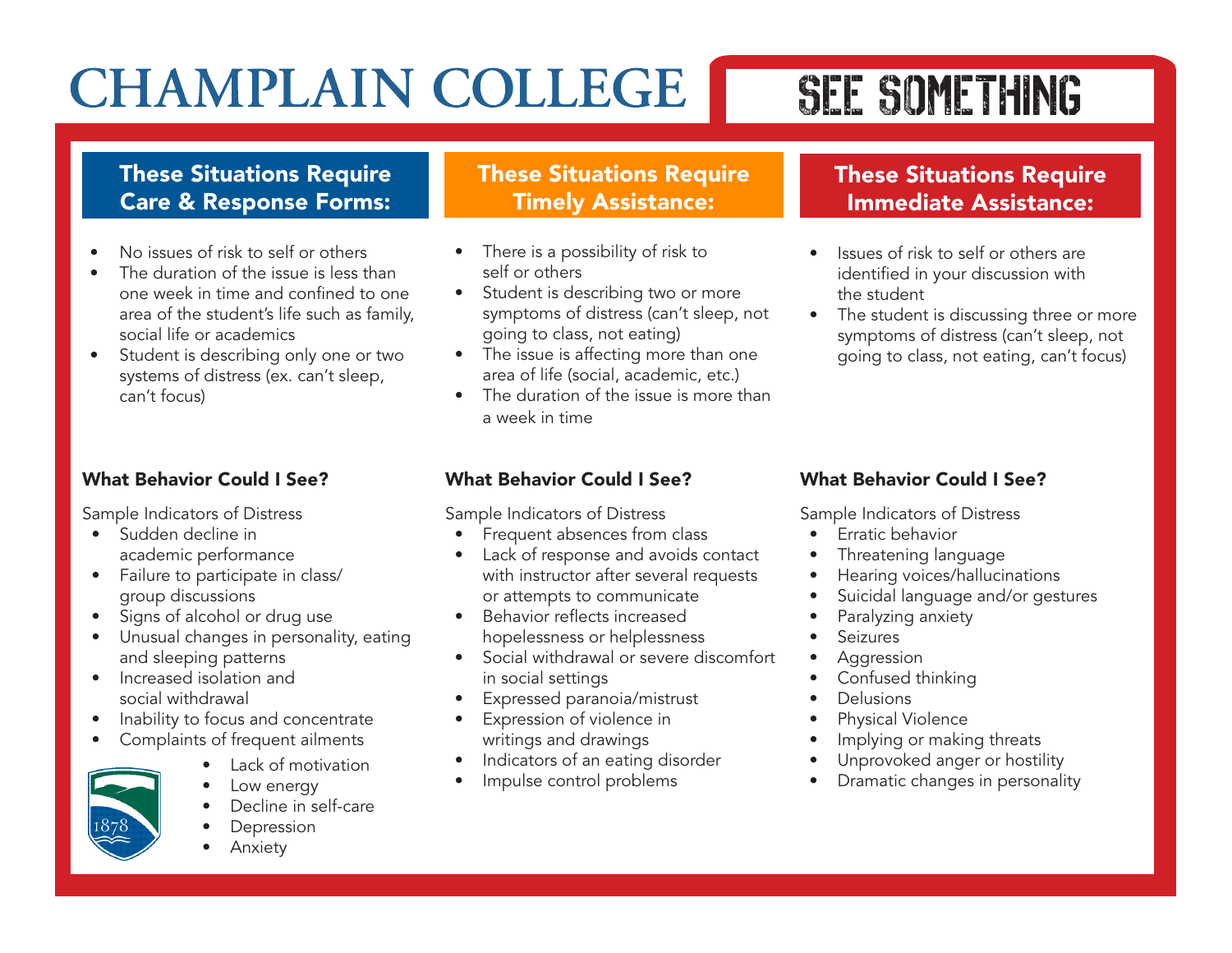# DO SOMETHING

### Does the Student Need Immediate Assistance?

#### "Yes"

The student has made direct threats  $\rightarrow$ to harm themselves and/or others. The conduct is reckless, disorderly or threatening.

#### "Not Sure"

Indicators of distress are observed but severity is unclear. Your interaction left you feeling uneasy or concerned  $\rightarrow$ about the student.

### "No"

You may not be concerned for the student's immediate safety, but you  $\rightarrow$ are concerned that the student has significant academic and/or personal issues.



#### Title IX Issue Title IX Coordinator:

Courtney Cioffredi ccioffredi@champlain.edu

Call 911 or Campus Public Safety (802) 865-6465 *Campus Public Safety will respond and reach out to appropriate campus resources as needed.*

#### Consult a member of the Student Care & Response Team:

| <b>Phone Number</b> |
|---------------------|
| 802.865.6465        |
| 802.865.5731        |
| 802.865.5764        |
| 802.865.2706        |
| 802.860.2702        |
| 802.860.2711        |
|                     |

Submit a referral to the Student Care & Response Team:

www.champlain.edu/student-response

### Non-Confidential Reporting:

Office of Student Conduct, Residential Life, Campus Public Safety, Title IX Officer

# Confidential Reporting:

Counseling Center, Student Health Center

Never leave an email or voice message for a campus resource if your concern is of an imminent nature regarding someone's safety!